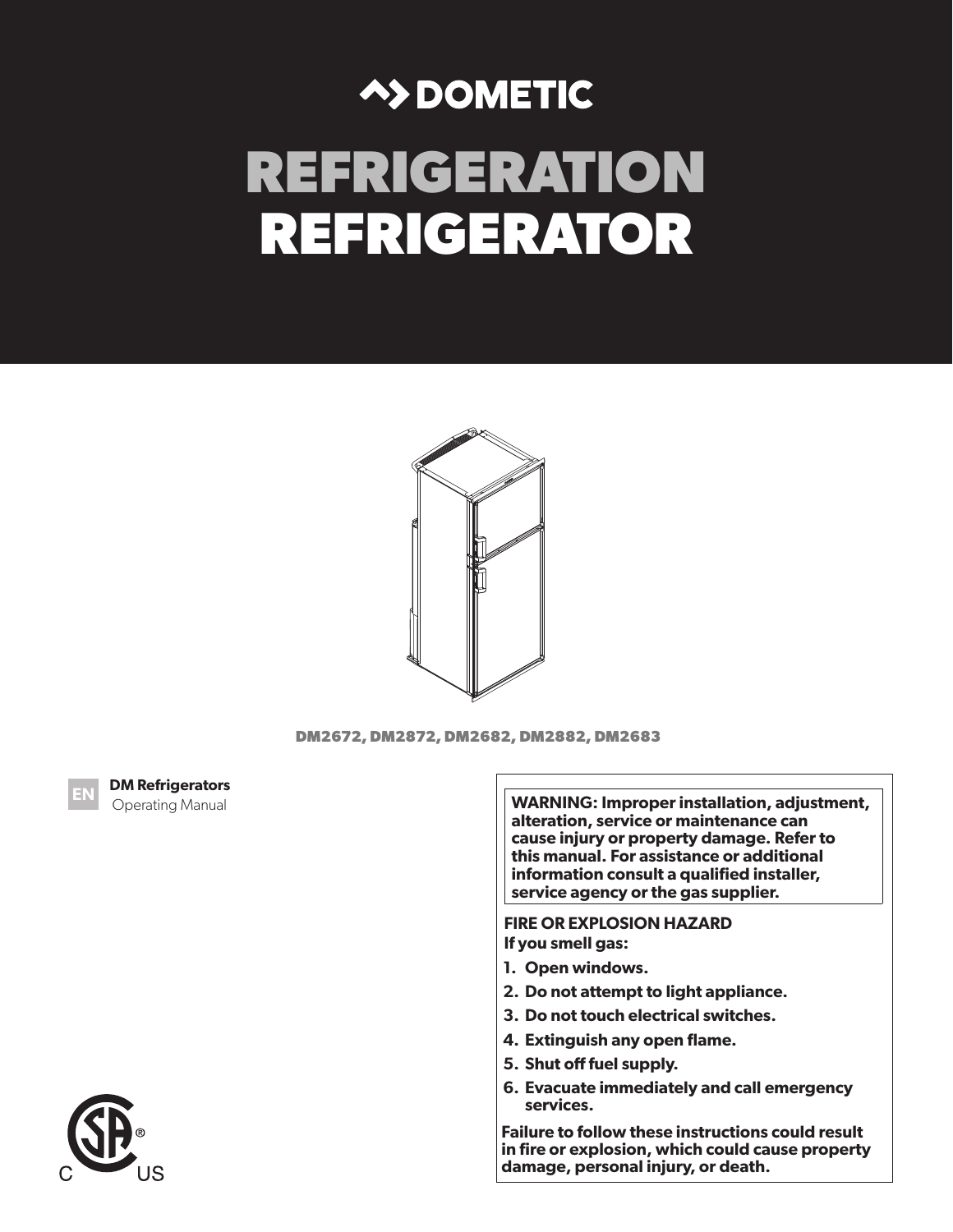### **NORTH AMERICAN ADDRESS INFORMATION**

#### **USA & CANADA**

**Service Center & Dealer Locations**  Visit: www.dometic.com

Service Office Dometic Corporation 1120 North Main Street Elkhart, IN 46514

**REVISION A** | Form No. 3317001.000 7/18 | ©2018 Dometic Corporation

**Read these instructions carefully. These instructions MUST stay with this product.**

### **CONTENTS**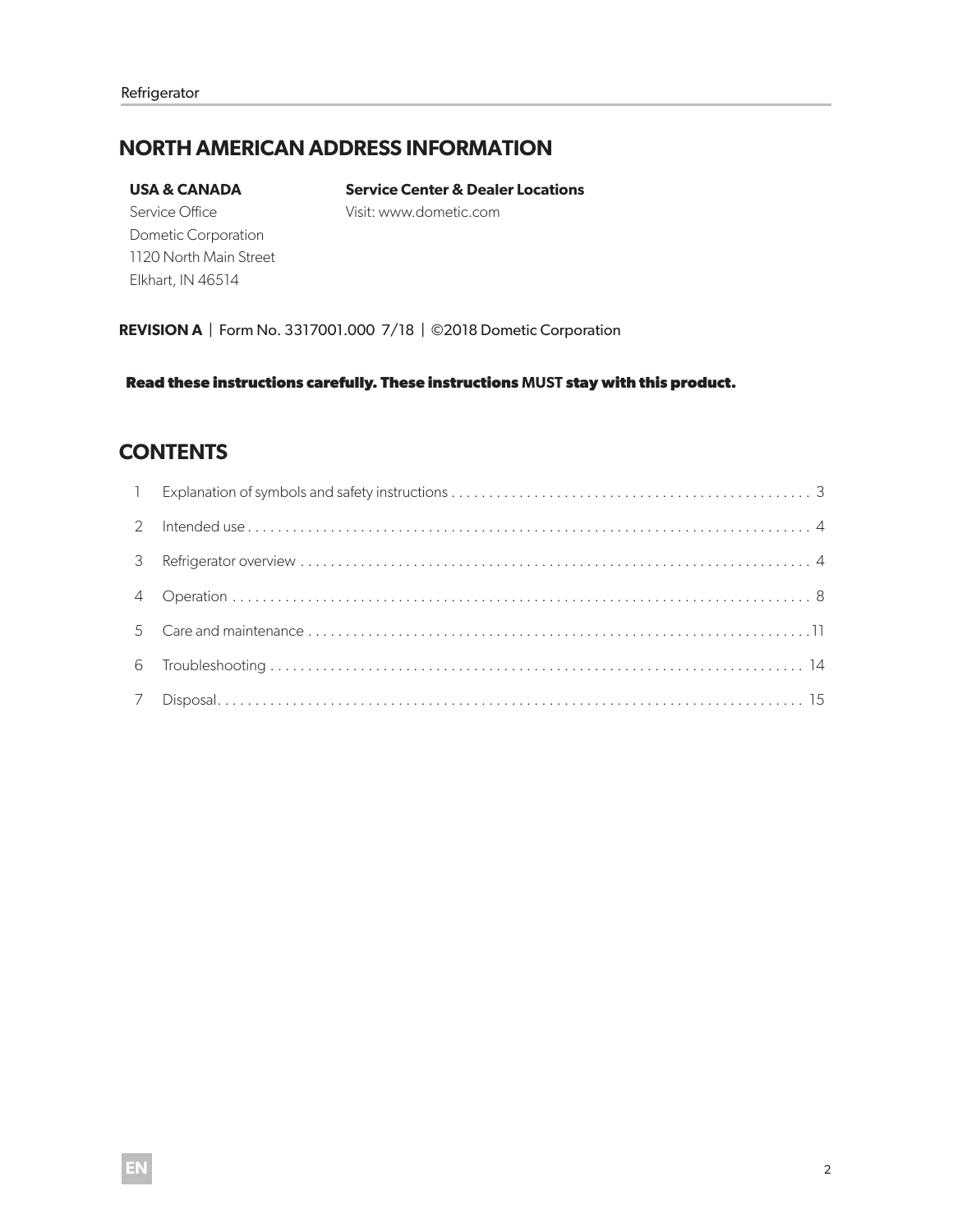## **1 EXPLANATION OF SYMBOLS AND SAFETY INSTRUCTIONS**

This manual has safety information and instructions to help you eliminate or reduce the risk of accidents and injuries.

### **1.1 Recognize safety information**



This is the safety alert symbol. It is used to alert you to potential physical injury hazards. Obey all safety messages that follow this symbol to avoid possible injury or death.

### **1.2 Understand signal words**

A signal word will identify safety messages and property damage messages, and will indicate the degree or level of hazard seriousness.

**A WARNING** indicates a hazardous situation that, if **not** avoided, could result in death or serious injury.

**A CAUTION** indicates a hazardous situation that, if **not** avoided, could result in minor or moderate injury.

**NOTICE** is used to address practices **not** related to physical injury.



indicates additional information that is **not** related to physical injury.

### **1.3 Supplemental directives**

Read and follow all safety information and instructions to avoid possible injury or death. Read and understand these instructions before use / maintenance of this product. Incorrect operation of this product can lead to serious injury or death. The installation must comply with all applicable local or national codes, including the latest edition of the following standards:

This appliance is certified under the latest edition of ANSI Z21.19, and CSA 1.4 Refrigerators using gas fuel. The installation must conform with local codes, or in absence of local codes, the following standards as applicable.

### **U.S.A.**

- ANSI/NFPA70, National Electrical Code (NEC)
- ANSI/NFPA 1192, Recreational Vehicles Code
- Title 24 CFR, Part 3280, Manufactured Home Construction and Safety Standard
- National Fuel Gas Code, ANSI Z223.1/NFPA 54

### **1.4 General safety messages**

**A WARNING** Failure to obey the following warnings could result in death or serious injury:

- This product must be serviced by a qualified service technician.
- Do **not** modify this product in any way. Modification can be extremely hazardous.
- Disconnect product from power supply (if applicable), and do **not** operate product when cleaning or maintaining product.
- Do **not** allow anyone (including children) with reduced physical, sensory or mental capabilities, or lack of experience and knowledge, to use this product unless they have been given supervision or instruction (concerning use of this product) by a person responsible for their safety.
- Do not allow children to play with product or with fixed controls (if applicable).
- **• ABSORPTION-COOLING SYSTEMS:** FIRE, BURN, OR INHALATION HAZARD. Do **not** fracture or puncture cooling unit. The cooling unit is under pressure and contains ammonia, sodium chromate, and other

### **Canada**

- CSA C22.1, Parts l & ll, Canadian Electrical Code
- CSA Z240 RV Series, Recreational Vehicles
- CSA Z240.4, Gas-Equipped Recreational Vehicles and Mobile Housing
- CSA B149.1, Natural Gas and Propane Installation Code CERTIFICATION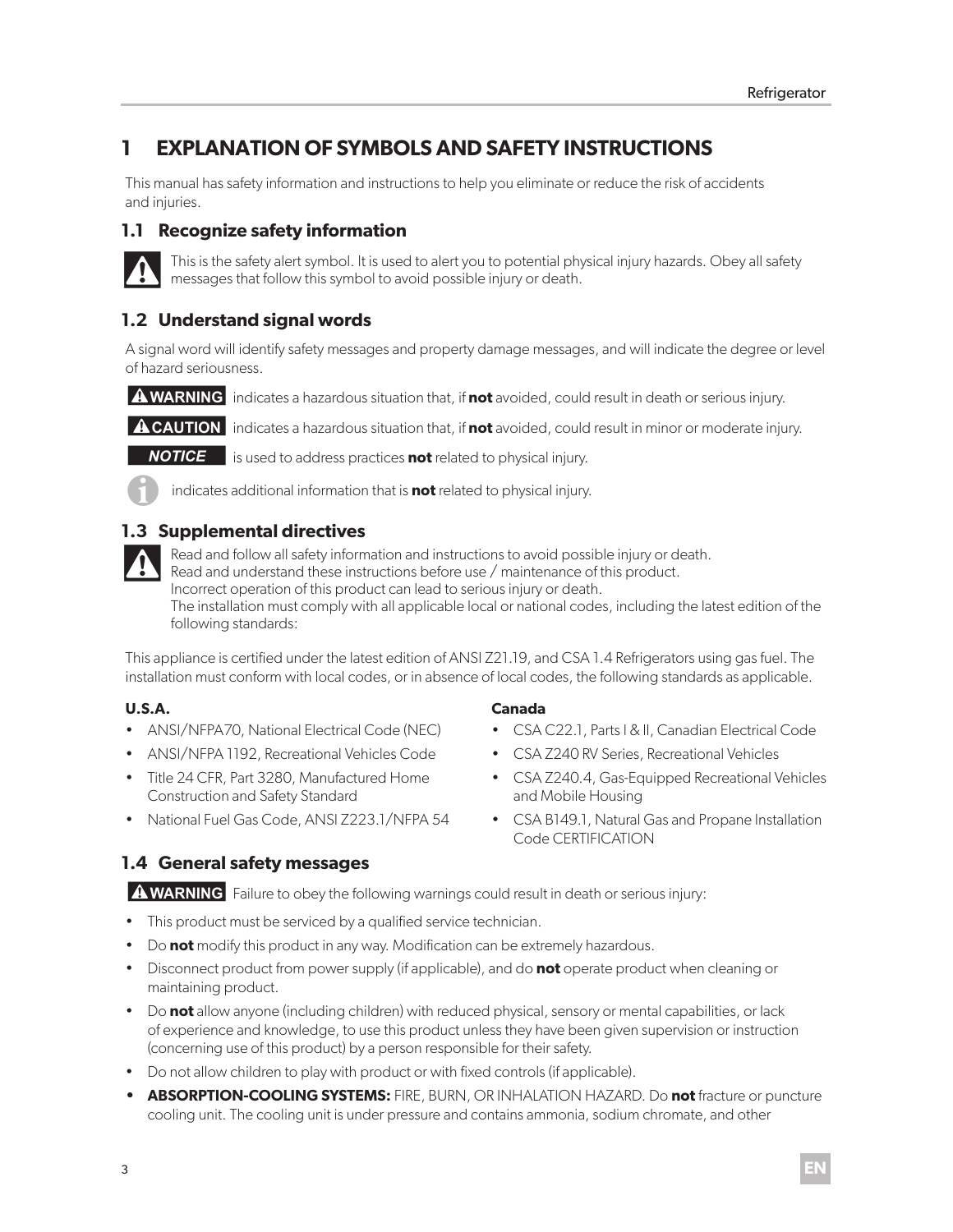chemicals. Repeated or prolonged exposure to sodium chromate could cause organ damage or cancer. Exposure to a high concentration of ammonia refrigerant could cause pulmonary edema (fluid in lungs); chemical burns to eyes, lungs, and skin; and could cause a fire (when exposed to open flame).

- **• COMPRESSOR-COOLING SYSTEMS:** FIRE, FROSTBITE, OR INHALATION HAZARD. Do **not** fracture or puncture cooling unit. The cooling unit is under pressure and contains tetrafluoroethane refrigerant, and may contain other chemicals. Contact with liquid refrigerant could cause irritation or frostbite to eyes and skin. Exposure to a high concentration of refrigerant could cause cardiac arrhythmia (irregular heartbeat). A high concentration of refrigerant could cause a fire (when exposed to open flame).
- FIRE OR INHALATION HAZARD. If the refrigerator stops working and/or it emits an ammonia smell, immediately turn the refrigerator off (if it is safe to do so), leave the vicinity, and contact a qualified service center.
- CARBON MONOXIDE HAZARD. This product can produce carbon monoxide, which has no odor and can be life-threatening. The burner and flue system must be kept clean.
- FIRE OR EXPLOSION HAZARD:
	- Do **not** store or use gasoline, oil or gasoline-soaked rags, or other flammable vapors and liquids, in the service area behind the refrigerator or in the vicinity of this or any other gas appliance.
	- Before refueling or parking near a gasoline pump, make sure all Liquid Propane (LP) gas appliances (vented to the outside of the RV) are shut off. Otherwise, fumes from gasoline pumps could come into contact with an LP gas appliance burner flame and ignite.
- PRESSURE HAZARD. Do **not** place carbonated liquids, glass containers, or sealed bottles in the freezer. Liquids expand when frozen and could cause the container to explode.

**A CAUTION** Failure to obey the following cautions could result in injury:

- FROSTBITE OR FROSTNIP HAZARD. Do **not** touch cold surfaces (or stored items) in freezer compartment with damp or wet skin. Skin could stick to cold surfaces and freeze.
- BURN HAZARD. Cooling unit piping may be hot. Allow time to cool before touching.

### **2 INTENDED USE**

The DM and RM refrigerators are designed and intended for use only inside a recreational vehicle (hereinafter referred to as "RV") for which it is supplied. Use the instructions to ensure correct operation of the refrigerator. Dometic Corporation accepts no liability for damage in the following cases:

- Faulty assembly or connection.
- Damage to the product resulting from mechanical influences and excess voltage.
- Alterations to the product without the expressed permission from Dometic.
- Use for purposes other than those described in the operating manual.

Dometic Corporation reserves the right to modify appearances and specifications without notice.

### **3 REFRIGERATOR OVERVIEW**

### I**Absorption cooling systems:**

- ➤ Adjust the thermostat to the coldest temperature setting when turning on the refrigerator. The cooling cycle may require an extended running time before the cooling effect is observed.
- ➤ Turn off the refrigerator when it is not in use for an extended period of time.

### I**Automatic energy selector system:**

- The refrigerator can automatically select the most suitable energy source available.
- The system can be user-set to be fully automatic (AUTO mode turned on), or to operate on LP gas only (AUTO mode turned off).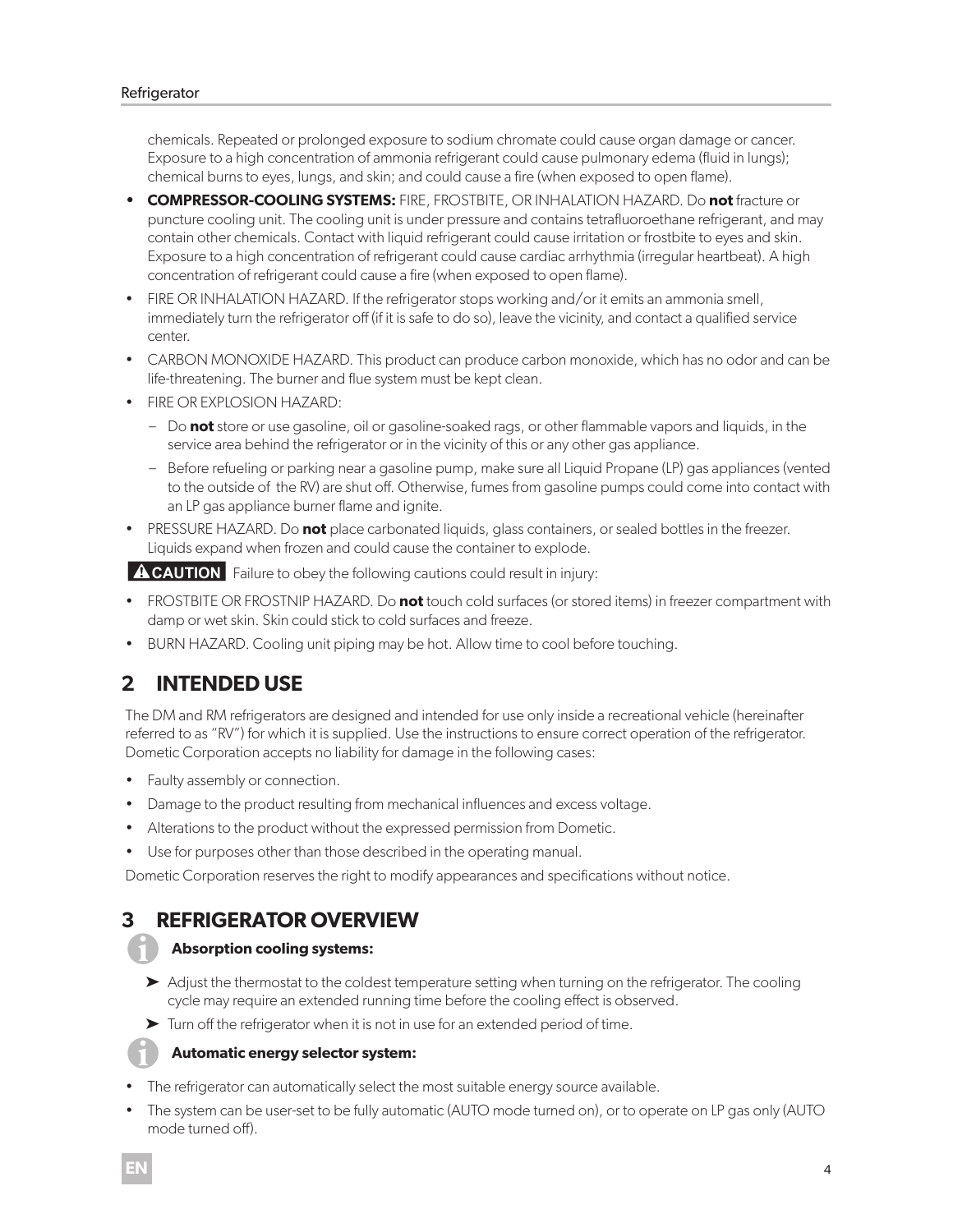• The system can be manually set to DC mode on three-way models. DC mode overrides all other operating modes. The refrigerator controls will work down to 9.6 VDC.

### **3.1 Understanding the control panel**

### **DM2672, DM2872**



### **DM2682, DM2882**



#### **DM2683**



| .                     | 12011 C. II O II I                      |
|-----------------------|-----------------------------------------|
| ON/OFF                | Main power control                      |
|                       | AUTO/GAS Selects mode: auto or gas      |
|                       | Temperature Selects temperature setting |
| $1$ )( $\overline{1}$ | Selects DC mode                         |

| Lamp         | <b>Function</b>               |
|--------------|-------------------------------|
| auto         | AUTO mode is activated        |
| <b>CHECK</b> | Check burner status           |
| GAS          | GAS mode is activated         |
| Temperature  | Indicates temperature setting |
| AC.          | AC mode is activated          |
|              | DC mode is activated          |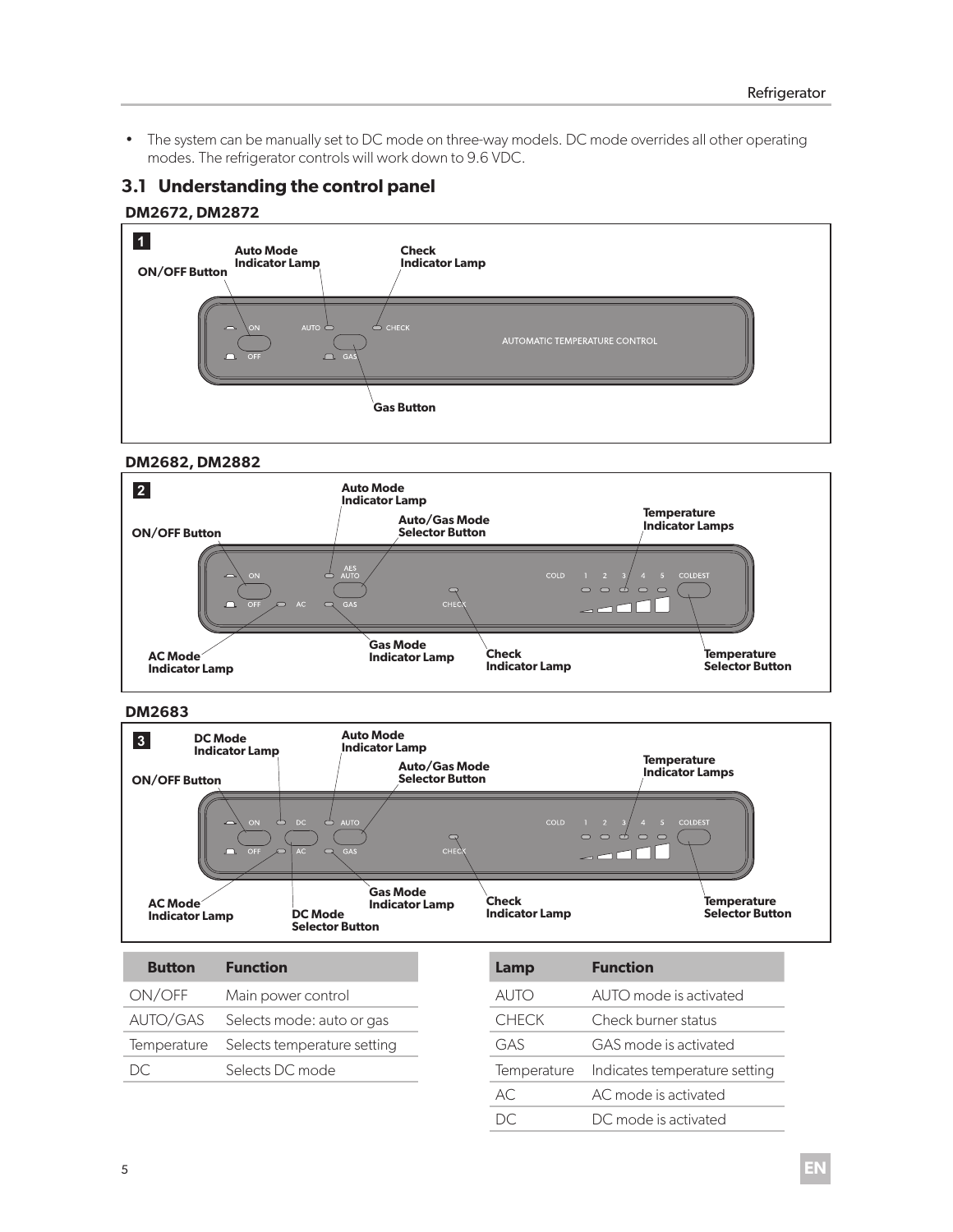### **3.2 Understanding the modes of operation**

### **Auto mode**

- The AUTO mode indicator lamp is illuminated.
- The control system will automatically select between AC and LP gas operation.
- AC has priority over LP gas. If AC is unavailable, the system will switch to LP gas. When AC is available, the system will switch back to AC.

### **DC mode**

DM2683 only.

- When operating in DC mode, all other indicator lamps will be off.
- ➤ Press the DC selector button to turn off the DC mode and select another mode.
- ➤ Switch to AUTO or GAS mode when there is no charging of the house battery. Running the refrigerator on 12 VDC will quickly drain the battery.

### **Gas mode**

- This mode provides LP gas only.
- The control system activates the ignition system and attempts to light the burner for about 45 seconds.
- **• DM2672, DM2872:** When operating in GAS mode, the AUTO mode lamp will be off.
- If the burner fails to ignite, the CHECK indicator lamp will blink and beep.
- ➤ Restart the refrigerator if the CHECK indicator lamp is blinking and beeping. The CHECK indicator lamp and buzzer will not turn off until the refrigerator is restarted, even if AC becomes available.

### **Limp mode**

• If a major operating component fails, the control system will continue operating the cooling system.

IDM2672, DM2872:

- The control will run the cooling unit continuously if it cannot read the temperature sensor.
- The refrigerator will continue operating in this mode indefinitely, or until a new sensor is installed and the system is reset.

IDM2682, DM2683, DM2882:

- If the display module becomes nonfunctional:
	- The control system reverts to full automatic operation.
	- The temperature setting is maintained at the middle position.
	- The power module will continue to re-establish operation of the display module.
- If the temperature sensor fails:
	- The control system operates on the energy source selected on the control panel.
	- The cooling unit runs continuously.
	- The refrigerator will continue to operate in this mode indefinitely, or until a new sensor is installed and the system is reset.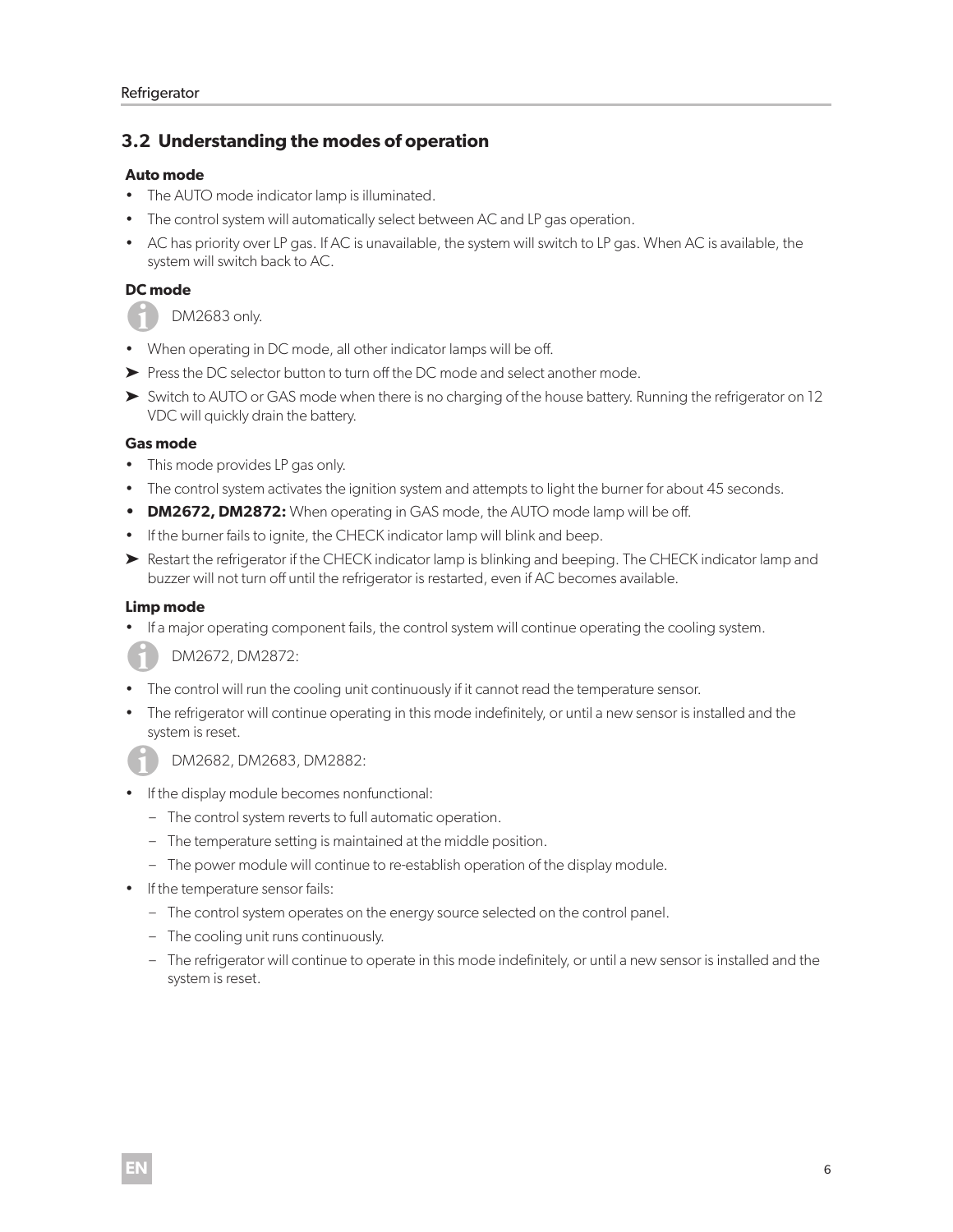### **3.3 Understanding the storage compartments**

### **Food storage**



Read **before** proceeding:

- The food storage compartment should remain closed to maintain the required temperature.
- The coldest locations in the refrigerator are under the cooling fins and at the bottom of the refrigerator.
- The warmest locations in the refrigerator are on the upper door shelves.
- ➤ Cover foods to maintain freshness.
- ➤ Allow the refrigerator to cool before placing food inside.
- ➤ Allow hot drinks or food to cool to room temperature before placing them inside the refrigerator.
- ➤ Arrange foods in the refrigerator to allow for free air circulation. Do **not** overstock the refrigerator.
- ► Ensure that the refrigerator door is not left open longer than necessary. This will reduce frost formation and maintain the efficiency of the refrigerator

### **Frozen food storage**

The frozen food storage compartment is not designed for deep- or quick-freezing food.

- ➤ Cover foods to prevent them from drying out.
- ➤ Place quick frozen fruits and ice cream at the bottom of the aluminum liner.
- ➤ Wipe excess moisture off items before storing them in the frozen food storage compartment. This will prevent frost buildup.
- ➤ Allow meat and fish to precool in the refrigerator before storing it in the frozen food storage compartment.

| Model                  | <b>Total Refrigerated</b><br>Volume (cu. ft) |
|------------------------|----------------------------------------------|
| DM2672, DM2682, DM2683 | h                                            |
| DM2872, DM2882         |                                              |

### **Ice Cubes**

DM2672, DM2872 are controlled by factory preset temperature settings.

➤ Place ice cube trays in direct contact with the freezer compartment.

### **DM2682, DM2683, DM2882:**

- ➤ Set the thermostat to the highest setting to make ice more rapidly.
- ► Return the thermostat to the normal setting once ice is formed to prevent the refrigerator from becoming too cold.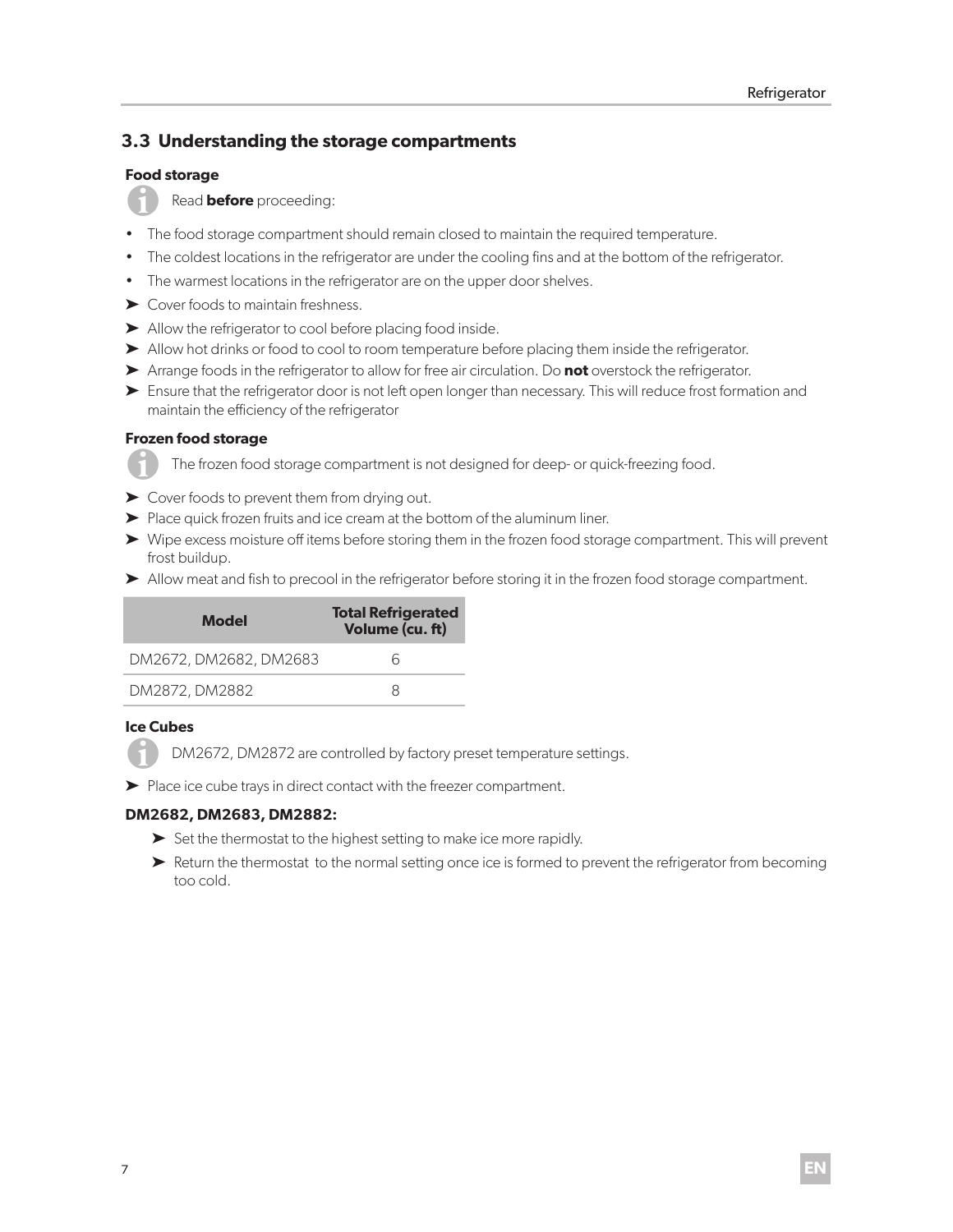### **4 OPERATION**

IRead **before** proceeding:

- Keeping the refrigerator level:
	- The refrigerator must be kept level when the RV is parked for several hours or more.
	- Loss of cooling could occur if the refrigerator operates in a noticeable out-of-level position for several hours.
	- It is **not** critical for the refrigerator to be level when traveling.
- Operating the refrigerator at high altitudes:
	- When the refrigerator is operating on LP gas, reduced cooling performance and burner outage may occur at elevations higher than 5,500 feet above sea level.
	- ➤ Operate the refrigerator on electric power at altitudes higher than 5,500 feet.
- Operating the refrigerator in extreme cold:
	- Refrigerator performance may be reduced in sub-zero temperatures. This temporary condition is normal for absorption refrigerators.

Ice maker models only: the refrigerator is equipped with a heater tape wrapped around the water solenoid valve and outlet water tube. During cold weather operation below 32 °F (0 °C), the automatic temperature switch will turn the heater tape on automatically.

### **4.1 Starting the refrigerator**

**AWARNING** FIRE HAZARD. Make sure there are no obstructions (blockage) between burner jet and burner tube BEFORE lighting LP gas burner. Failure to obey this warning could result in death or serious injury.

- ➤ Check that all the manual gas valves are in the ON position.
- ➤ Ensure that a continuous 12 VDC supply is available for the electronic control to function.
- ➤ Press the ON/OFF button.
- ➤ Select the operation mode:
	- **AUTO mode (AC and Gas):** Press the AUTO/GAS mode selector button (if not already on). The illuminated lamp indicates the selected mode. If the CHECK indicator lamp is blinking and beeping, refer to "4.2 Reigniting the burner" on page 8.
	- **GAS mode (LP gas operation only):** Press the AUTO/GAS mode selector button to turn off the AUTO mode (if not already off). Within 45 seconds, the burner should ignite and operate normally.
	- **DC mode (three-way models only):** Press the DC mode indicator button. The DC lamp will be turned on. To select AUTO or GAS mode, turn off the DC mode by pressing the DC mode selector button. The DC lamp will then turn off.
	- Refer to section "3.1 Understanding the control panel" on page 5.

### **4.2 Reigniting the burner**

➤ If the CHECK indicator lamp is blinking and beeping, turn the refrigerator OFF for five seconds and then ON again.

### Read **before** proceeding:

- If 120 VAC becomes available while the CHECK indicator lamp is blinking and beeping, the CHECK lamp will remain blinking and beeping until the refrigerator is restarted. The refrigerator will operate on 120 VAC during this time.
- Refer to section "3.1 Understanding the control panel" on page 5.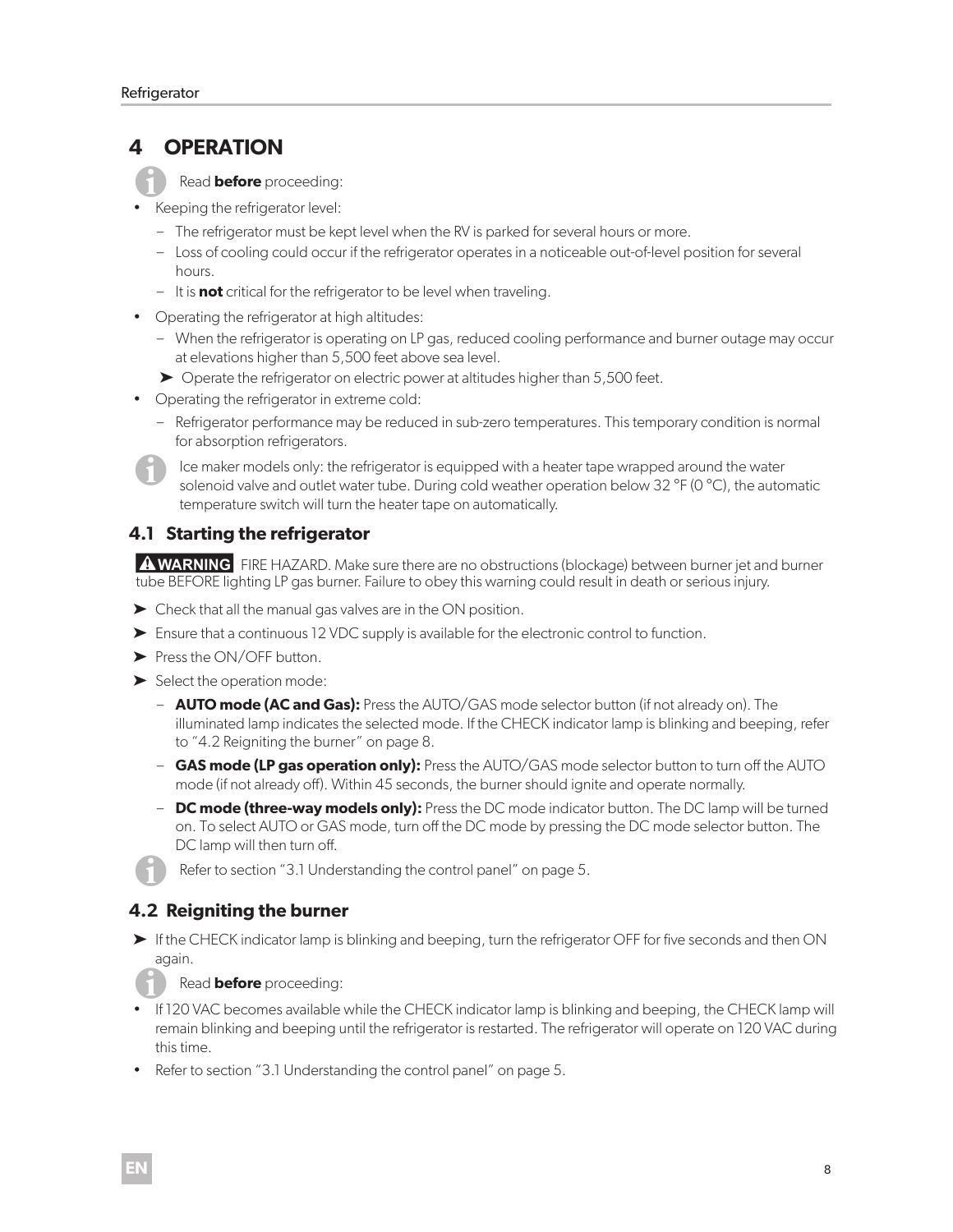### **4.3 Removing and replacing the shelves**



- ► Remove the shelf locks by inserting the tip of a flatbladed screwdriver into the slot in the locks.
- ➤ Turn the screwdriver counterclockwise and remove the shelf locks from the wire shelf.
- $\blacktriangleright$  Slide the shelf to the left until the plastic caps disengage.
- ➤ Tilt the shelf to one side at an angle while pulling forward.

### **4.4 Adjusting the thermostat**



- ➤ Reposition the shelf in the desired location.
- ➤ Insert the ends of the wire shelf on the left-hand side and slide the shelf into the holes on the righthand side.
- ➤ Slide the plastic caps into the holes of the wall.
- ➤ Snap the shelf locks back onto the wire shelf.

**DM2682, DM2683, DM2882:** The thermostat controls both the gas and electric operation. After the initial start-up, adjust the thermostat to the desired temperature setting.

➤ Press the temperature selector button until the lamp at the desired setting is illuminated.

**DM2672, DM2872:** The temperature is controlled by a factory-preset temperature setting.

### **4.5 Using the ice maker (if equipped)**

Read **before** proceeding:

- The first few cycles may produce small ice cubes due to air trapped in the water lines.
- If ice cubes remain too small or stick together, refer to "Adjusting the ice cube size" on page 10.
- ➤ Discard the first container of ice cubes if the water system has been winterized or out of use for several weeks.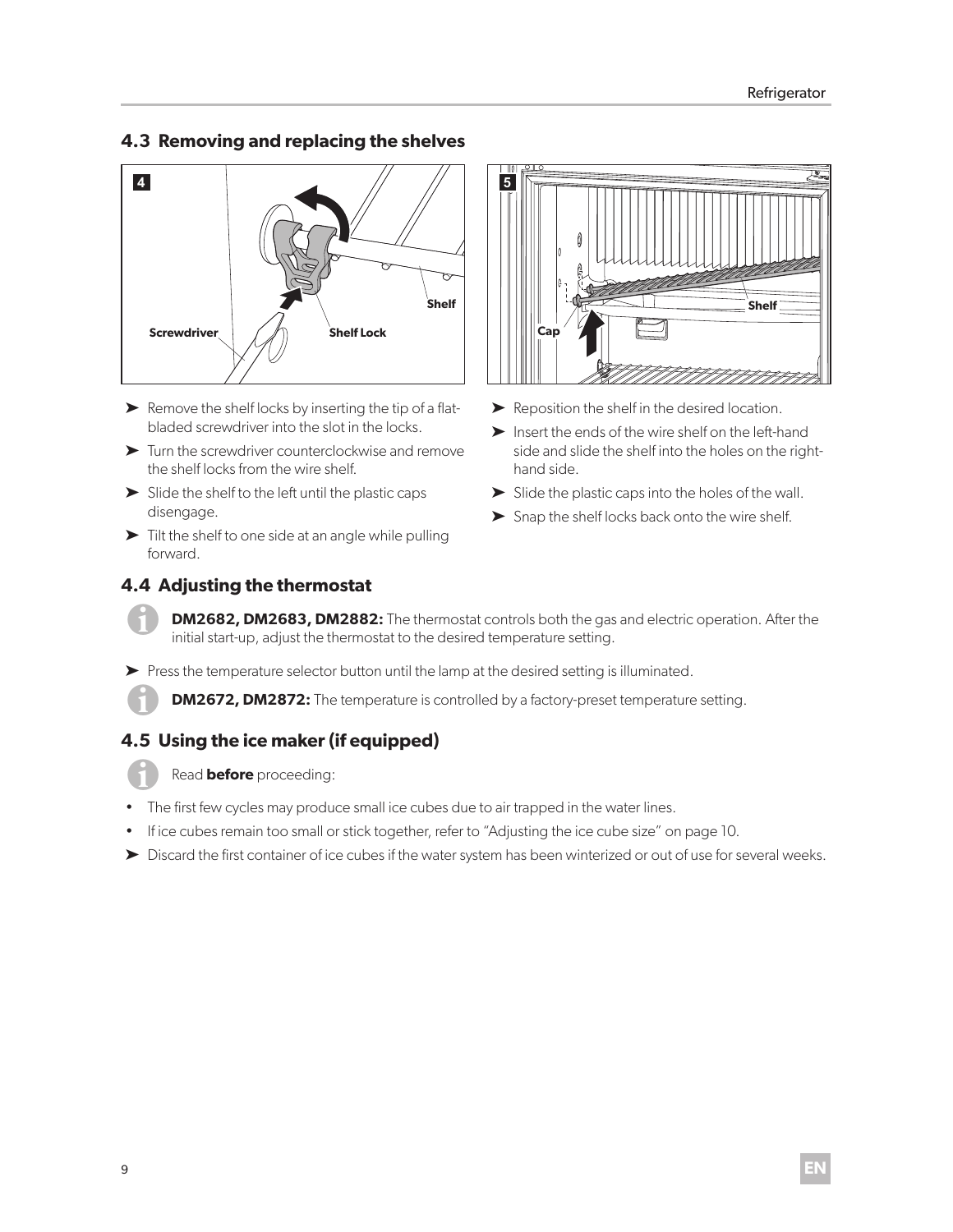### **Turning the ice maker on and off**



- ➤ Ensure that the refrigerator is connected to 120 VAC.
- ➤ Open the valve supplying water to the refrigerator.
- ➤ Keep the bale arm in the up (OFF) position until water enters the ice maker.
- ► Set the bale arm in the down (ON) position once there is ice in the ice maker.
- ➤ Raise the bale arm to the up (OFF) position about 1-1/2 hours before traveling, to allow the water in the mold assembly to freeze and prevent water from splashing out of the mold assembly.
	- The ice maker will automatically fill the mold assembly and eject the ice cubes into the storage bin until it is full.

#### **Adjusting the ice cube size**





### Read before proceeding:

- The water supply system must have a minimum pressure of 15 pounds-per-square-inch gauge (psig).
- A 1/4" diameter water line to the water valve must be used at the rear of the refrigerator.
- The water line must have a manual shutoff valve in an easily accessible location.
- The maximum water level is represented by a thin line on the mold assembly. Do not allow the water level to exceed this line.
- ➤ Remove the protective cover from the ice maker by inserting a flat-bladed screwdriver into the slot and gently twisting the screwdriver.
- ➤ Adjust the ice cube size by turning the adjusting screw counterclockwise to increase the size of the ice cubes, and clockwise to decrease the size of the ice cubes.
	- Do **not** turn the adjustment screw more than one revolution at a time.
- ➤ Place the protective cover back on the ice maker.
- ➤ Allow the ice maker to cycle several times before making further adjustments.

### **4.6 Turning off the refrigerator**

**NOTICE** Do **not** allow the refrigerator to run unattended when there is a risk of loss of electricity or fuel. Food spoilage could occur.

▶ Press the ON/OFF button on the control panel to the OFF position to shut off all power to the refrigerator.



The refrigerator's control system will consume a few milliamps even after it is turned off. If the RV is being put into winter storage, put the RV batteries on a battery charger or turn off the RV's main 12 VDC switch to prevent the battery from discharging.

Refer to section "3.1 Understanding the control panel" on page 5.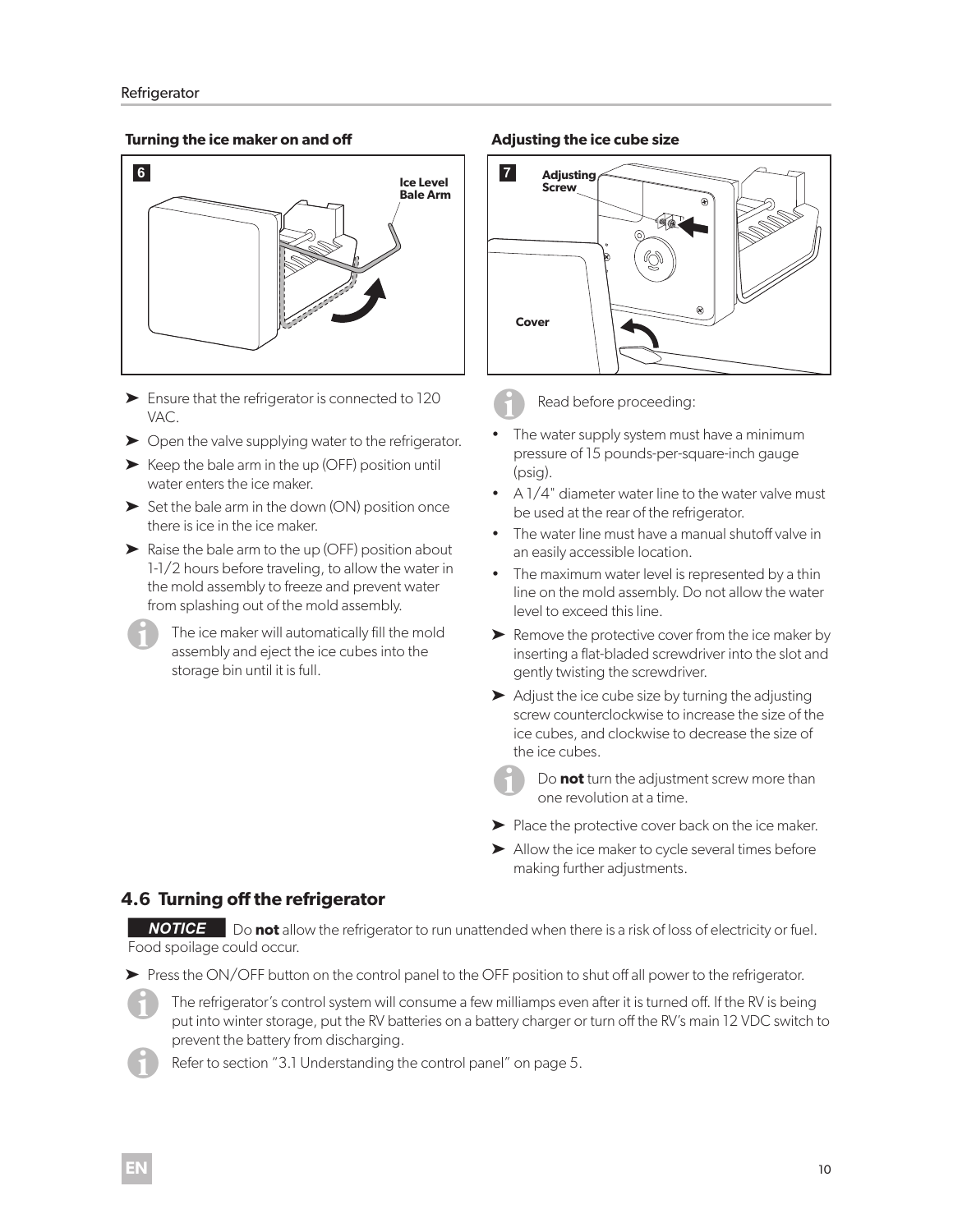#### **5 CARE AND MAINTENANCE**

**NOTICE** Failure to obey the following notices could result in damage to the refrigerator:

- Do **not** use a hot-air blower to remove frost from storage compartment(s). Permanent damage could occur, including warped metal or plastic parts.
- Do **not** use strong chemicals or abrasives to clean parts, as their protective surfaces will be damaged.

Read **before** proceeding:

- Any absorption refrigerator that is to be taken out of service for an extended period of time must be turned off.
- Do **not** allow the refrigerator to run idle or unattended for an extended period.
- If the refrigerator has not been used for a long time, or the LP tanks have been refilled, air may be trapped in the supply lines.
	- ➤ Turn the refrigerator OFF and then ON to purge the air from the lines.
	- ➤ Repeat this procedure up to four times if the burner does not light after 45 seconds.
	- ► Ensure that the LP gas supply tanks are not empty, and that all manual shutoff valves in the lines are open, if repeated attempts fail.
	- ➤ Turn the refrigerator OFF and contact a service center if the problem persists.

### **5.1 Defrosting the refrigerator**

- ▶ Press the main power ON/OFF button to turn OFF the refrigerator.
	- Refer to section "3.1 Understanding the control panel" on page 5.
- ► Empty the refrigerator.
- ➤ Ensure that the drip tray is in place under the finned evaporator in the food storage compartment.
- ➤ Leave the cabinet and freezer doors open.

Defrosting time can be reduced by filling ice trays with hot water and placing them in the freezer compartment.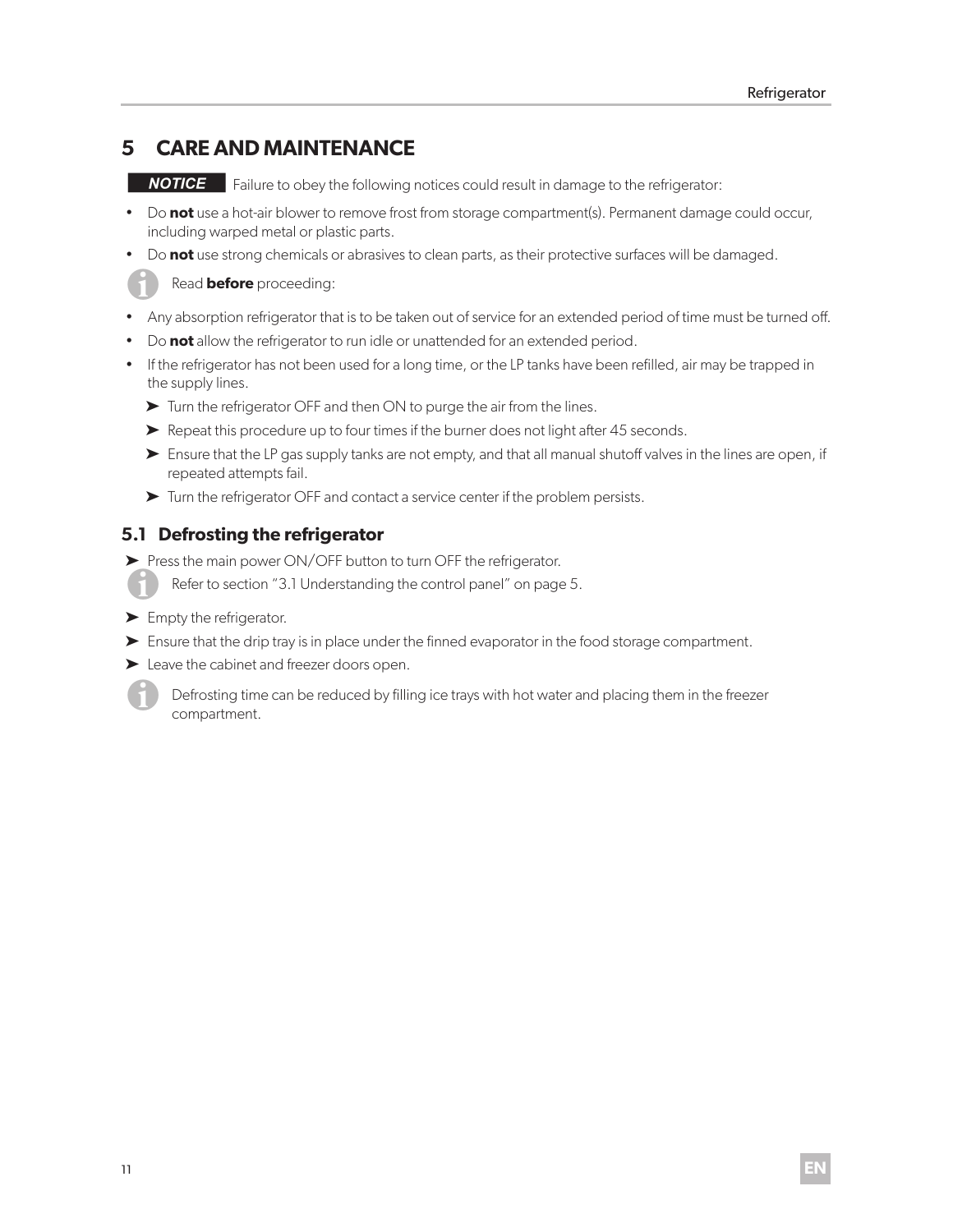### **5.2 Using the door airing position card**

### I**DM2672, DM2682, DM2683, DM2872, DM2882:**

► Use the door airing position card to keep the doors latched, but ajar, if the refrigerator is to be put into storage or will not be used for an extended period of time.







### **5.3 Cleaning the refrigerator**

- ➤ Inspect and clean the refrigerator components periodically to keep the refrigerator operating efficiently.
- ▶ Use a lukewarm, weak solution of baking soda and water to clean the interior liner of the refrigerator.
- ➤ Use warm water only to clean the finned evaporator, gasket, and shelves.

Do not spray liquids near electrical outlets, connections, or other refrigerator components.

- ➤ Ensure that the thermistor bulb and thermistor bracket are properly positioned. Refer to "6 Troubleshooting" on page 14.
- ➤ Check the lower vent, upper vent, and the area between these openings for any obstructions, such as bird or insect nests.
- ➤ Dust off the coils on the back of the refrigerator, if accessible, using a soft-bristled brush.

Refer to sections "5.5 Maintaining the refrigerator" on page 13 and "6 Troubleshooting" on page 14.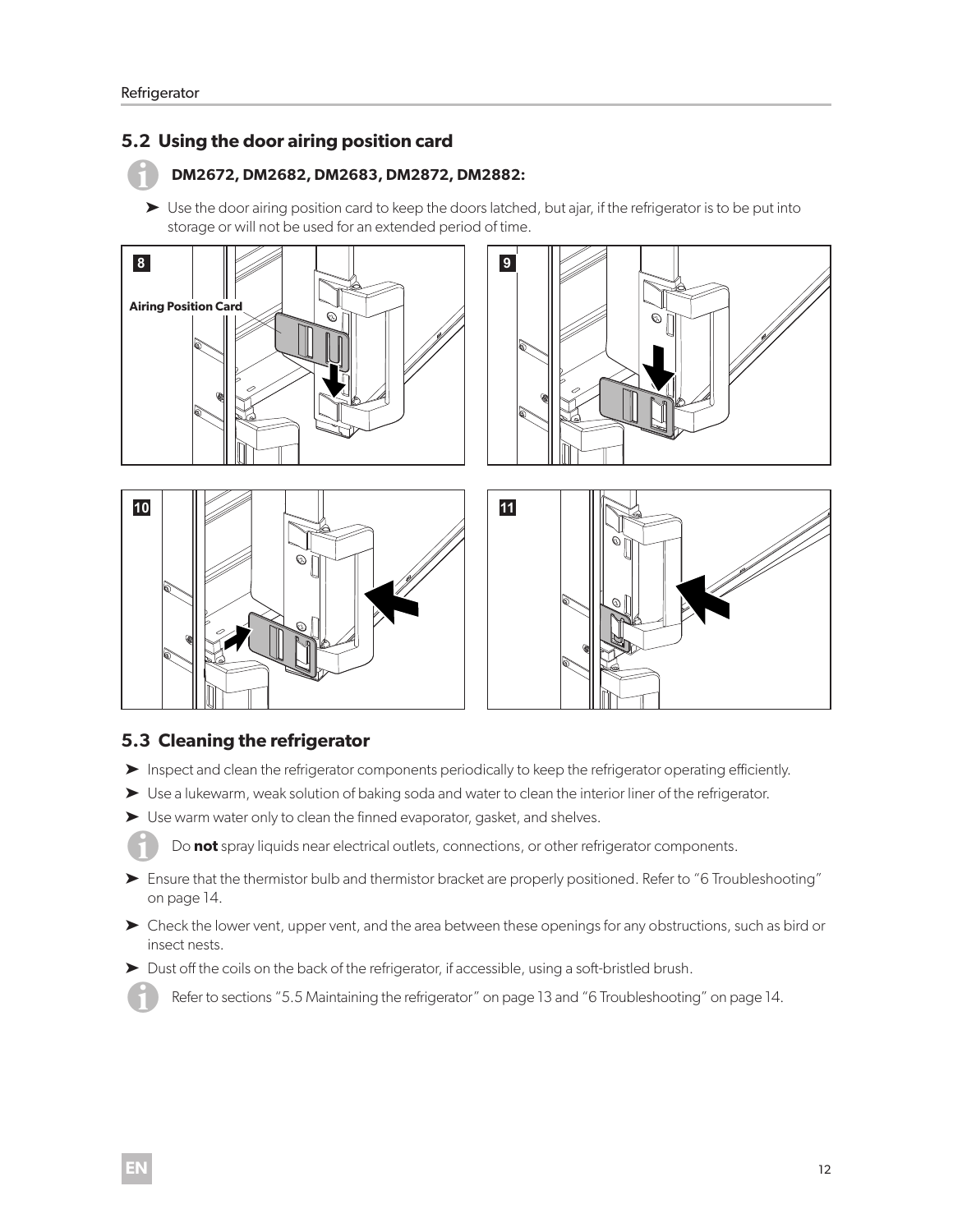### **5.4 Preparing the refrigerator for storage/winterizing the refrigerator**

- ➤ Defrost the refrigerator. Refer to "5.1 Defrosting the refrigerator" on page 11.
- ➤ Prepare the ice maker, if equipped. This procedure must be performed by a qualified service technician.
- ➤ Clean the refrigerator. Refer to "5.3 Cleaning the refrigerator" on page 12.
- ➤ Place doors in the airing position. For models DM2672, DM2682, DM2683, DM2872, and DM2882, refer to "5.2 Using the door airing position card" on page 12.

### **5.5 Maintaining the refrigerator**



### Read **before** proceeding:

- Two-way models are equipped with two fuses, one for the refrigerator control system and one for the AC heater.
- The fuse for the control system is a resettable fuse and must **not** be replaced with a standard fuse. If the resettable fuse has been tripped:
	- ▶ Determine and remedy the cause.
	- ➤ Press the ON / OFF button to OFF.
	- ➤ Wait five seconds.
	- ➤ Press the ON/OFF button to ON.
- Three-way models are equipped with three fuses: two fuses in the power module, and one inline blade fuse.

### **Changing the power module fuse**

- ▶ Turn OFF the refrigerator.
- ➤ Unplug the refrigerator for 120 VAC and disconnect the 12 VDC wires.
- ➤ Remove the power module cover.
- ➤ Snap the fuse out of the fuse holder and fit the new fuse into the fuse holder.
- ➤ Replace the power module cover according to the instructions molded on the cover.
- ➤ Reconnect the 12 VDC wires and plug in the 120 VAC power cord.
- ➤ Turn ON the refrigerator.

| <b>Control System</b> | 3 A |
|-----------------------|-----|
| <b>AC Heater</b>      | 5 A |
| <b>12 VDC Heater</b>  | 30A |

### **DM2672 (OPTIONAL FAN), DM2872 (OPTIONAL FAN) & DM2882 (OPTIONAL FAN): Inline Fuse Replacement**



- Refrigerators equipped with a vent fan(s) include an inline fuse on the wire supplying power to the fans(s). This wire is connected to the 12 VDC terminal block supplying DC power to the refrigerator controls.
- ➤ Disconnect 12 VDC power.
- ▶ Open the fuse holder.
- $\blacktriangleright$  Replace the fuse using a 3 A fuse.
- ► Screw the fuse holder back together.
- ➤ Reconnect 12 VDC power.

### **Maintenance items**

| <b>Owner-Performed</b>          | <b>Qualified Service</b><br><b>Technician-Performed</b> |
|---------------------------------|---------------------------------------------------------|
| Cleaning the refrigerator       | Checking the LP gas<br>connections                      |
| Defrosting the<br>refrigerator  | Checking the control<br>system                          |
| Winterizing the<br>refrigerator | Cleaning the burner                                     |
| Changing the fuses              | Removing and disposing<br>of the refrigerator           |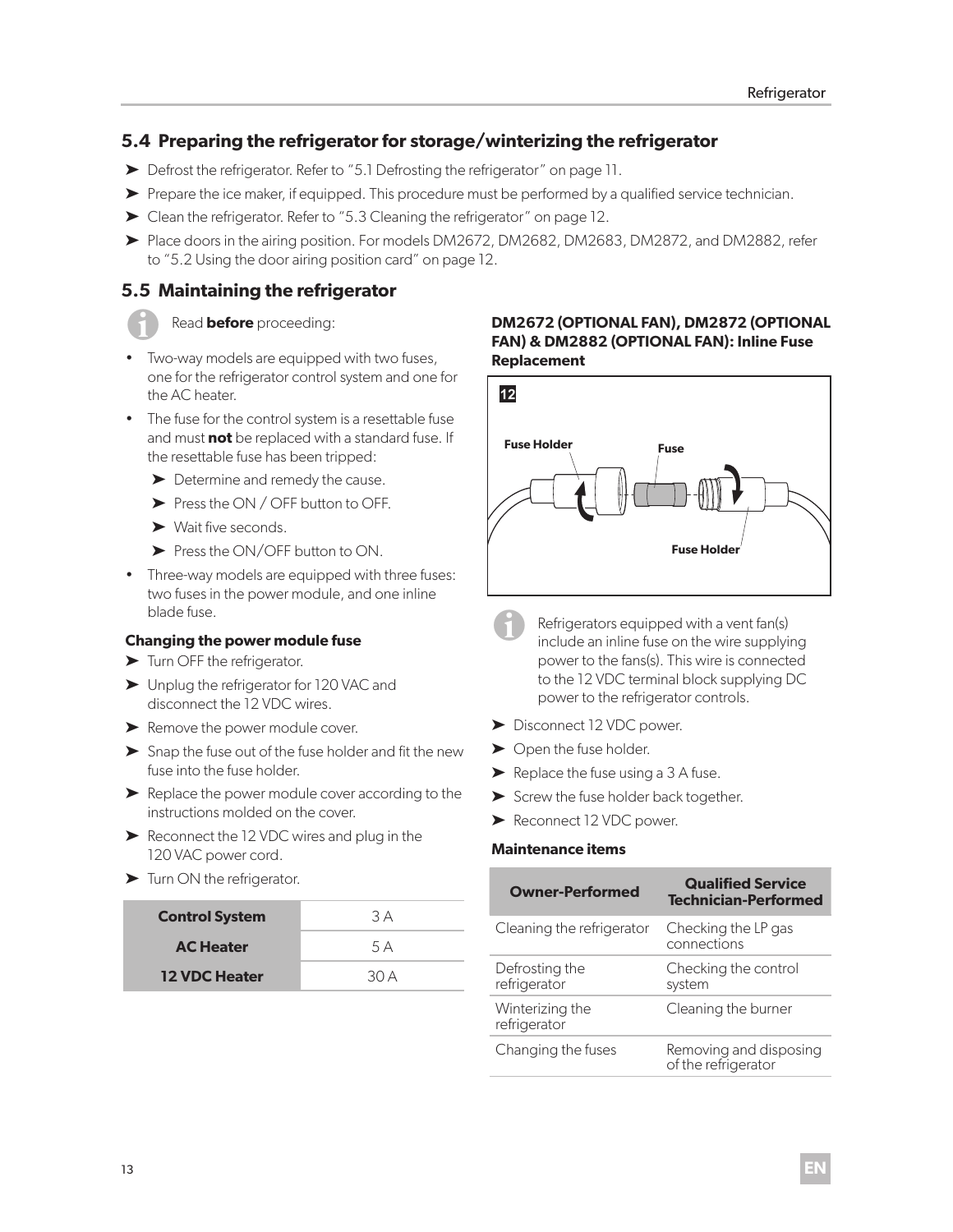### **6 TROUBLESHOOTING**

| <b>Symptom</b>                          | <b>Check/Remedial Action</b>                                                                                                                               |
|-----------------------------------------|------------------------------------------------------------------------------------------------------------------------------------------------------------|
| Refrigerator stops cooling.             | Turn off the refrigerator immediately and contact a Dometic dealer or<br>service center for repair.                                                        |
|                                         | Do not leave the refrigerator running for an extended period of time.                                                                                      |
|                                         | Do not attempt to solve the problem by repeatedly restarting the<br>refrigerator.                                                                          |
|                                         | Do not use the refrigerator until it has been repaired.                                                                                                    |
| Refrigerator emits an ammonia smell.    | Immediately turn the refrigerator off at the front control panel.                                                                                          |
|                                         | Do not open refrigerator doors.                                                                                                                            |
|                                         | Open RV windows and doors (to air out the RV) and evacuate.                                                                                                |
|                                         | Turn off manual LP gas valve at the rear of the refrigerator.                                                                                              |
|                                         | Disconnect the 120 VAC power at the rear of the refrigerator.                                                                                              |
|                                         | Contact a Dometic dealer or service center for repair.                                                                                                     |
|                                         | Do not use the refrigerator until it has been repaired.                                                                                                    |
| Refrigerator or freezer is not cold     | Check the thermostat (if present) and adjust it if necessary.                                                                                              |
| enough.                                 | Check the outlet by plugging in another device.                                                                                                            |
|                                         | Ensure that the refrigerator is level.                                                                                                                     |
|                                         | Inspect the door gasket.                                                                                                                                   |
|                                         | Ensure that there is not heavy frost buildup on the evaporator fins.                                                                                       |
|                                         | Ensure that the refrigerator is not overpacked.                                                                                                            |
| Refrigerator does not work on electric. | Check the outlet by plugging in another device.                                                                                                            |
|                                         | Check if there is a power failure.                                                                                                                         |
|                                         | Check the AC fuse in the refrigerator Power/Control module.                                                                                                |
|                                         | Turn off the refrigerator and contact a Dometic dealer or service center<br>for repair if the problem persists.                                            |
| Refrigerator does not work in gas       | Check the LP gas tank and change it if necessary.                                                                                                          |
| operation mode.                         | Purge air from the gas line by repeating the ignition sequence.                                                                                            |
|                                         | Turn off the refrigerator and contact a Dometic dealer or service center<br>for repair if the problem persists.                                            |
| Refrigerator emits an odor from fumes.  | Turn off the refrigerator and contact a Dometic dealer or service center<br>for repair.                                                                    |
| Refrigerator is too cold.               | Ensure that the thermistor bracket is clipped to the last evaporator fin<br>on the right side of the cooling flange and centered vertically on the<br>fin. |
|                                         | Ensure that the thermistor bulb is positioned inside the thermistor<br>bracket groove and centered vertically in the bracket.                              |

If the problem persists and the refrigerator is still not working properly, turn refrigerator OFF and contact the nearest service center. State the problem, model, product, and serial number. These details are stated on the data label inside the refrigerator compartment.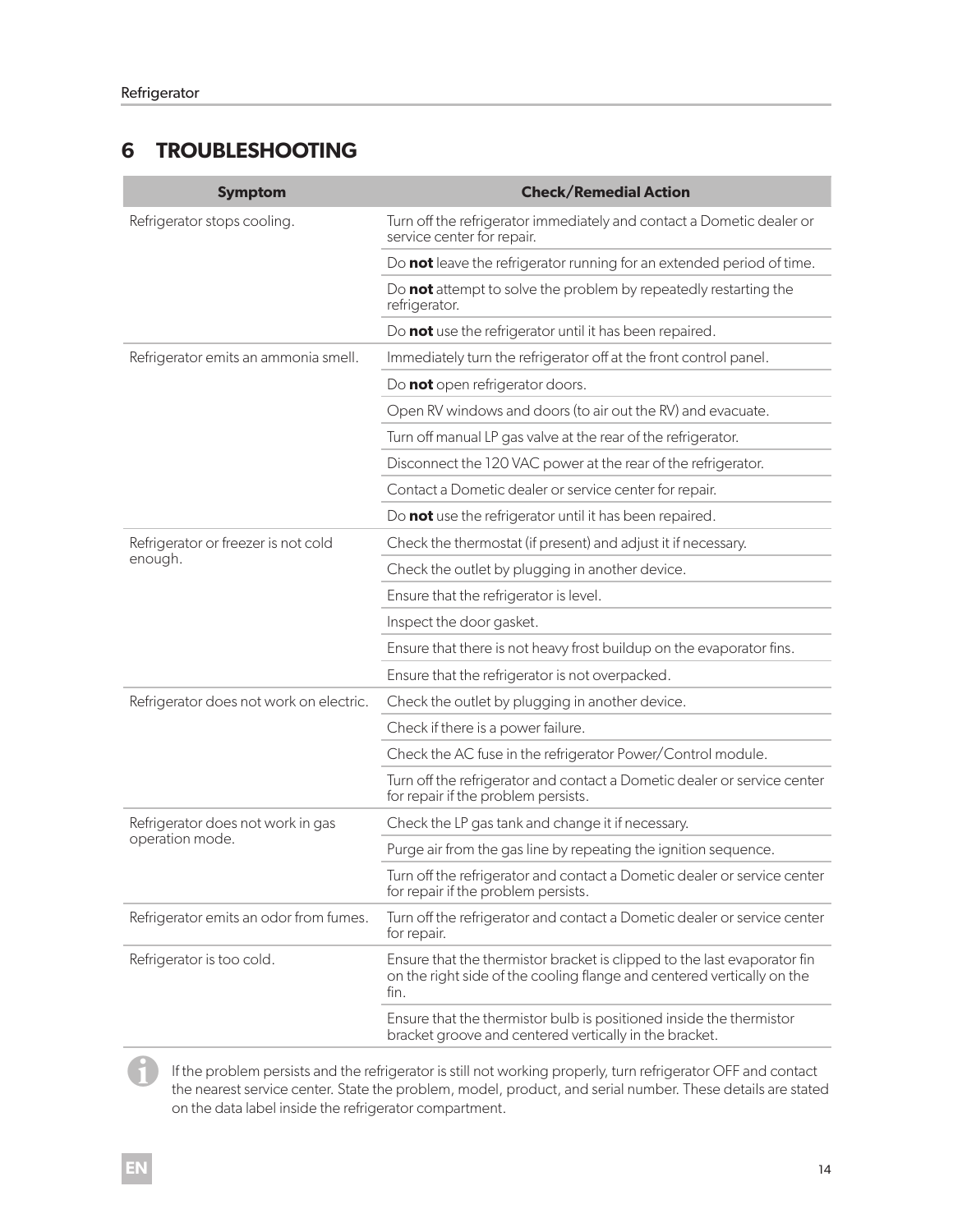### **7 DISPOSAL**

 refrigerator prior to disposal. Failure to obey this warning could entrap a child and result in death or brain A WARNING SUFFOCATION AND ENTRAPMENT HAZARD: Remove fresh food and freezer doors from damage.



Leave shelves in place to prevent children from easily climbing inside the refrigerator. Recycle the refrigerator using environmentally responsible practices.

Refrigerants must be recovered/recycled by a licensed technician who is EPA certified in refrigerant recovery and recycling procedures. Disposal must comply with all applicable local and national codes.